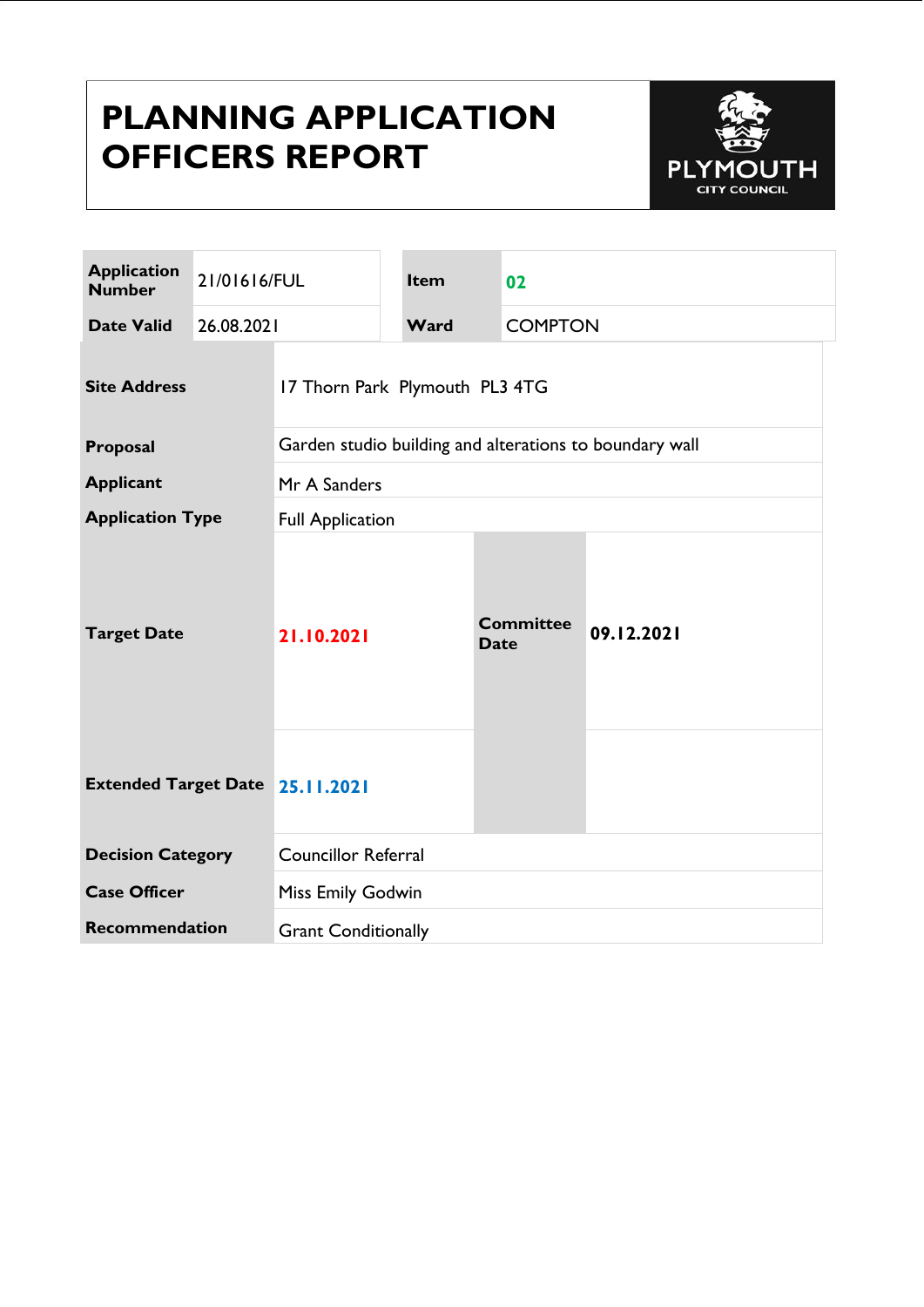

**This application has been referred to Planning Committee by Cllr Johnson.**

## **1. Description of Site**

17 Thorn Park is a large terraced dwelling located within the Mannamead Conservation Area.

#### **2. Proposal Description**

The application is for a garden studio and alterations to the boundary wall.

The garden studio is proposed to be 5.2m wide and 6.1m deep. It will have a pitched roof, with an eaves height of 4m and a ridge height of 5.6m, providing space for storage in the roof. On the South elevation, 2 velux windows are proposed on the roof. Windows with obscure glazing are proposed in line with the storage platform on both the North and South elevations. Doors to access the studio are proposed on the South and West elevations.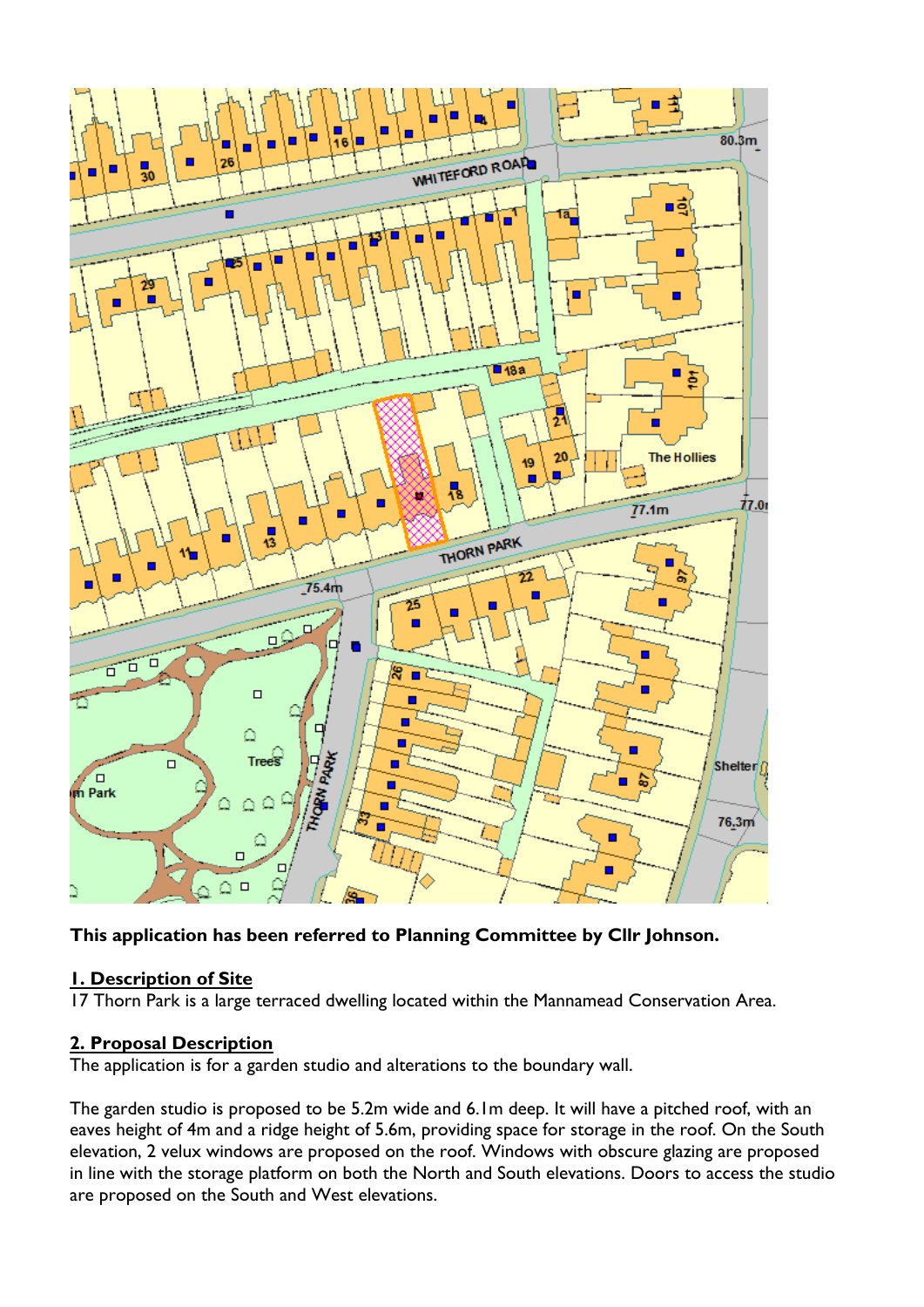The garden studio will lie directly next to the coach house at 18 Thorn Park. The proposal includes a complementary palette of materials, include stone clad walls and a natural slate roof to match the surrounding area and neighbouring garden building.

The studio will provide additional recreation space on the ground floor, as well as additional storage provided by a storage platform and attic area.

The rear boundary wall is proposed to be rebuilt. This will be at the same height as the existing boundary wall, and will be constructed with stone. The location of the gate will be moved further to the west to accommodate the proposed garden studio.

# **3. Pre-application enquiry**

There was no pre-application enquiry.

# **4. Relevant planning history**

21/00587/TCO - Apple (A1) - Reduce crown by 1.5m and 2m off one side (hanging over a neighbour's wall at 18 Thorn Park). Bay leaf tree (B1) - Reduce crown by 1m and 40cm around the sides. Bay Leaf (B2) - Reduce crown by 1m and 30cm around the sides. Cherry (C1) - Reduce crown by 2m. Cherry Laurel (C2): Reduce 30cm around the sides. Japanese Privet (J1) - Reduce crown by 1m. Pear (P1) - not in work schedule - reduce crown by 1-1.5m.

All reduction points to be to nearest natural growth points (side shoots). Granted Conditionally

## **5. Consultation responses**

Historic Environment and Urban Design -Verbal discussions with the Historic Environment Officer and Urban Design Team raised concerns regarding the design of the building. Following reconsultation with amended plans, no further concerns have been raised.

Natural Infrastructure Team - No objection subject to appropriate mitigation.

Highways Authority - No in-principle objections.

## **6. Representations**

The initial consultation period ran from 07/09/2021 until 28/09/2021. During this period, eight letters of representation (LOR) were received. Following the submission of amended plans, a second consultation period ran from 03/11/2021 to 18/11/2021 where one further LOR was received, and the application was referred to the Planning Committee.

The received LORS have raised the following material planning concerns:

- The garden studio is of disproportionate height, which would impact on the historic significance of the coach house at 18 Thorn Park
- The height may lead to the setting of a precedent for more tall garden buildings
- The design does not match the garden buildings and garages along the service lane
- Materials used do not match the surrounding area and are not of a high quality
- Concerns over the future use of the garden studio, that it could be converted into a selfcontained unit, or holiday let; and the additional pressures this may have on parking, utilities and local services
- Would have a detrimental impact on the conservation area and its heritage assets
- Would lead to the over-development of the property
- Placement of windows on the southern elevation will give rise to overlooking and reduced privacy for residents
- Loss of potential garage which could alleviate parking issues for the area
- Concerns of the noise and disturbance and parking issues during construction
- Concerns of damage to root structure of protected trees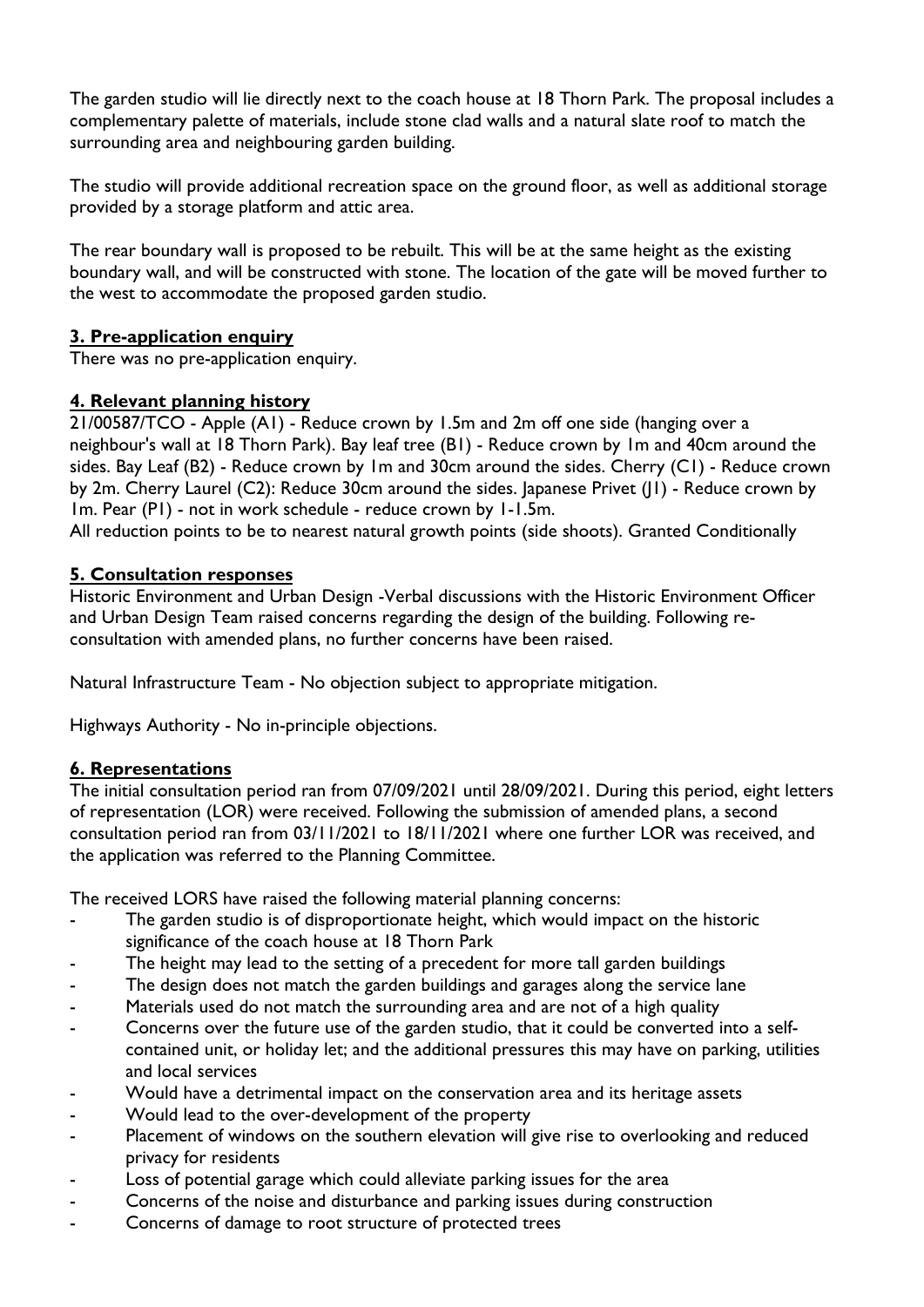- No provision of off-street parking
- Additional demand on utilities and energy and the generation of greenhouse gases

The following non-material planning considerations were also raised in LORs submitted:

Loss of views for residents on Thorn Park, Whitehouse Road and the Coach House

The above concern raised is non-material in the context of the planning process and therefore have no bearing on this recommendation. Officers will consider the impact of the proposal on outlook from neighbouring properties, to ensure that the proposed development is not overbearing. However, as guidance does not protect views, it falls outside the planning process.

# **7. Relevant Policy Framework**

Section 70 of the 1990 Town and Country Planning Act requires that regard be had to the development plan, any local finance and any other material considerations. Section 38(6) of the 2004 Planning and Compensation Act requires that applications are to be determined in accordance with the development plan unless material considerations indicate otherwise.

For the purposes of decision making, as of March 26th 2019, the Plymouth & South West Devon Joint Local Plan 2014 - 2034 is now part of the development plan for Plymouth City Council, South Hams District Council and West Devon Borough Council (other than parts South Hams and West Devon within Dartmoor National Park.

Other material considerations include the policies of the National Planning Policy Framework (NPPF), Planning Practice Guidance (PPG) and National Design Guidance.

Additionally, the following planning documents are also material considerations in the determination of the application: The Plymouth and South West Devon Supplementary Planning Document (SPD) (2020).

## **8. Key Issues/Material Considerations**

8.1 This application has been considered in the context of the development plan, the Framework and other material policy documents as set out in Section 7.

8.2 The relevant policies are: DEVI (Protecting health and amenity), DEV20 (Place shaping and the quality of the built environment), DEV21 (Development affecting the historic environment), DEV26 (Protecting and enhancing biodiversity and geological conservation), DEV29 (Specific provisions relating to transport) of the Plymouth and SW Devon Joint Local Plan and DEV32 (Delivering Low Carbon Development).

## 8.2 Principle of Development

Joint Local Plan policies indicate that the proposal is acceptable in principle.

## 8.3 Negotiations Undertaken

8.3.1 Verbal discussions with the Historic Environment (HE) Officer and Urban Design Team were held regarding the design of the building. Issues raised by the LORs including the height and design of the building were addressed in discussions. The Urban Design Team raised concerns that the materials proposed and the siting of the building did not positively contribute to the surrounding conservation area. To ensure the garden building was sensitively designed to be cohesive with the local pattern of development, the HE officer and Urban Design Team recommended the building be clad with stone on all visible elevations, and to adjoin the garden building at no.18. It was considered that an improved design would be appropriate for a building of this height and prominence. Following re-consultation with amended plans addressing these concerns, no further comments have been raised. Consideration of the application will be based on these amended plans.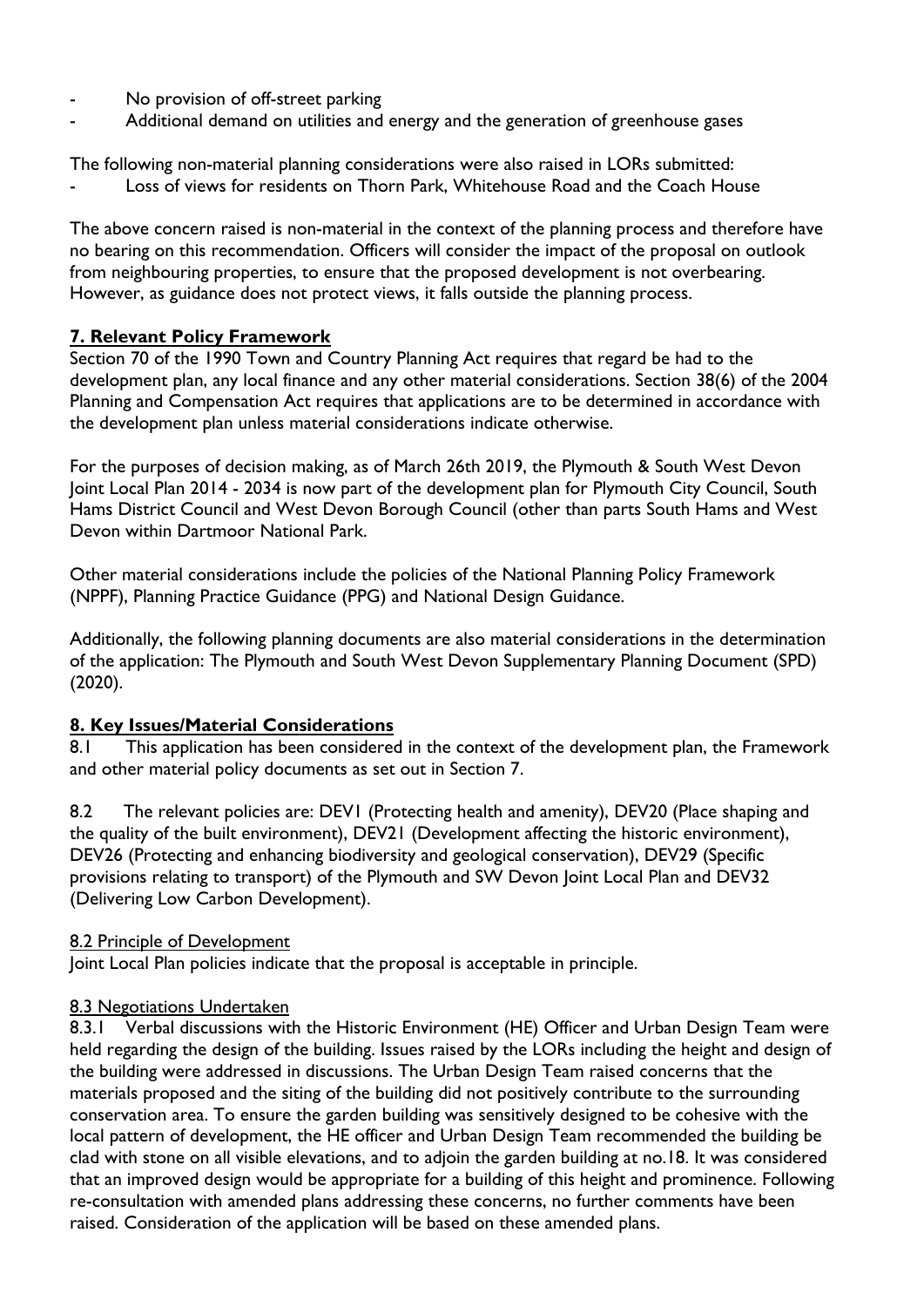#### 8.4 Visual Impact

8.4.1 Policy DEV20 of the Plymouth and South West Devon Joint Local Plan states that development should have proper regard to the pattern of local development and the wider development context and surroundings in terms of style, local distinctiveness, siting, layout, orientation, visual impact, views, scale, massing, height, density, materials, detailing, historic value, landscaping and character, and the demands for movement to and from nearby locations.

8.4.2 Overall, the proposal promotes a complementary palette of materials. Original plans submitted were not supported by the HE and Urban Design teams as the materials proposed were not of a high enough quality for the conservation area, amended plans demonstrate an improved palette of materials. Officers note that submitted LORs have raised the materials proposed as an issue with the proposed development.

8.4.3 The amended plans demonstrate the proposed use of stone-cladding for the external walls of the garden building, and natural slate for the roof. Therefore, whilst the originally proposed materials have been considered unacceptable for their negative visual impact, officers are satisfied with the amended proposal's use of stone cladding, and natural slate for the roof. It is considered that such materials are of a high quality that will provide positive visual impact for the rear service lane, where many materials used in back garden developments have not been of such a high quality. In addition, such materials are considered to relate well to the main property, as well as being in-keeping with the garden building at number 18, and the wider Mannamead Conservation Area.

8.4.4. To ensure the historic significance of the Mannamead Conservation area is protected in light of this development, a condition has been included that the applicant must provide further details regarding the stone and stone cladding proposed for the garden studio and boundary wall.

8.4.5 Furthermore, LORs have raised concerns regarding the scale of the garden studio, with particular regard to its height, and the potential this could have in setting a precedent for more tall garden buildings in the area. During the site visit, officers noted that the construction of garden buildings and garages has been popular in the area, and have been constructed to with a wide range of styles and sizes.

8.4.6 Table 12 of the SPD guidance outlines the design principles related to building heights and massing. It states that "buildings should respond positively to the scale of adjacent buildings, streets and spaces". Whilst the proposed garden studio will be taller than some existing development, officers note that it will be the same height as the garden building at no.18 and is therefore considered to relate well to the local area and surrounding buildings. As a result, the proposed height is not considered to be out-of-keeping with the local pattern of development and would not provide sufficient grounds for the refusal of the application.

8.4.7 The proposed garden studio is thought to appropriately reflect the local pattern of development, and would not detract from the visual appearance of the site, the garden building at no.18 and the wider conservation area. There are many developments in the rear gardens of properties in the area, and so officers do not consider the proposed works would lead to an overdevelopment of the site. A suitable garden will still be retained for the property and as such, the proposal is thought to have a positive visual impact on the rear service lane and conform with Policy DEV20 of the Joint Local Plan and the guidance as set out within the Plymouth and SW Devon SPD.

#### 8.5 Amenity

8.5.1 DEVI of the Plymouth and SW Devon Joint Local Plan highlights the importance of "ensuring" that new development provides for satisfactory daylight, sunlight, outlook, privacy and protection from noise disturbance". The proposed garden studio has been assessed against guidance protecting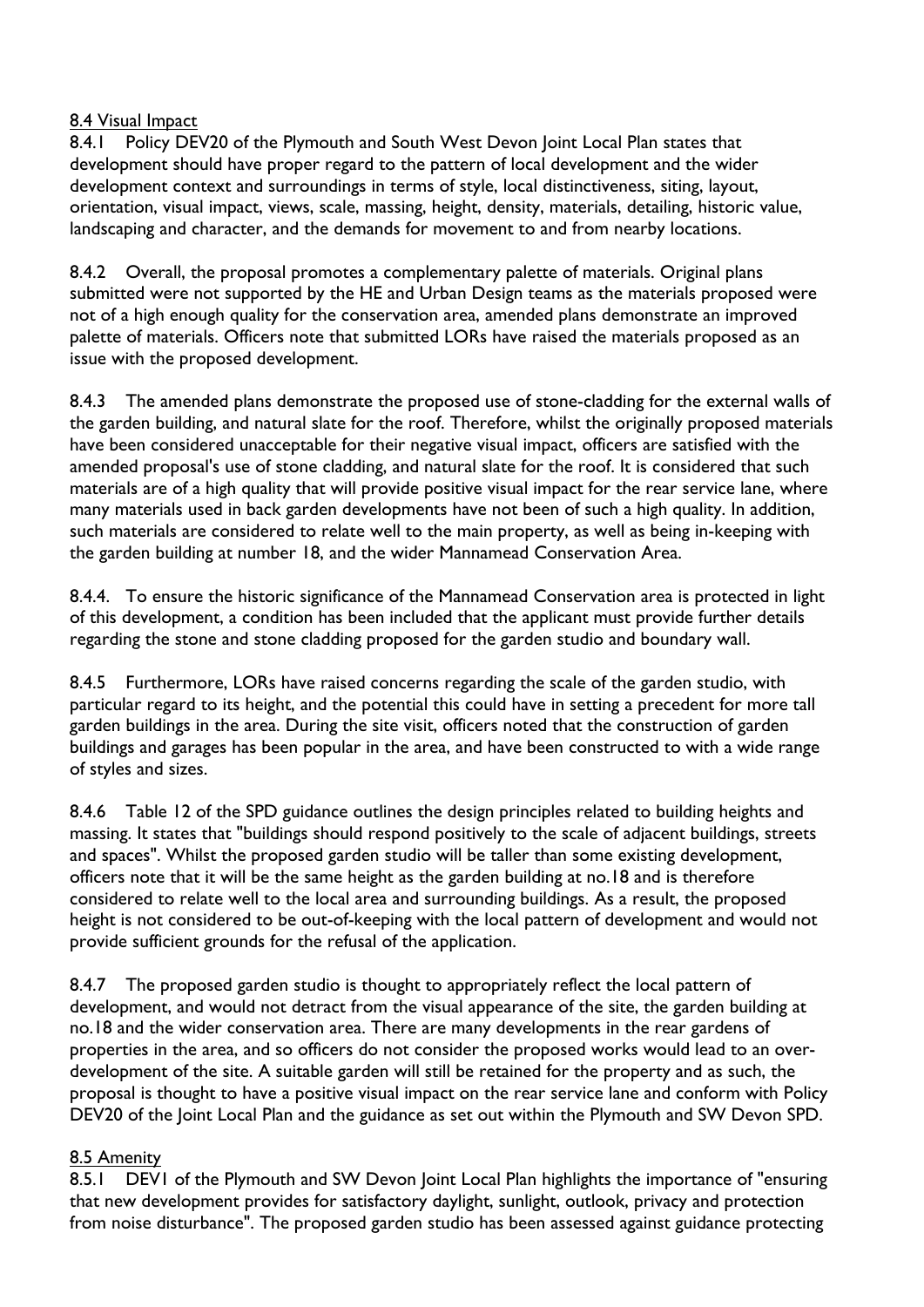against the loss of outlook or daylight to neighbouring properties and is considered to be acceptable. The proposed garden studio will be located at the rear of the garden, a significant distance neighbouring property windows. Officers therefore do not expect the proposed works to impact on the daylight or outlook experienced by neighbours, nor will it lead to increased issues of overlooking and breaches of privacy for neighbours. Thus, officers find the proposal compliant with Policy DEV1.

8.5.2 LORs have stated concerns that windows proposed on the Southern elevation of the garden studio will give rise to overlooking and reduced privacy for neighbours. The south elevation is proposed to have two velux rooflights in the roof space and a window that will be visible to the neighbours at 16 and 18 Thorn Park.

8.5.3 Officers have assessed the placement and type of windows proposed and are not concerned they will lead to any reduction in privacy for neighbours as they are proposed to serve the loft spaces and therefore will not be habitable. Furthermore, all windows proposed at the upper level are obscure glazed, and therefore cannot lead to an increase in overlooking into neighbouring properties or gardens. Officers also merit the choice of velux rooflights in the roof, as they can safeguard privacy for neighbours, in line with paragraph 13.12 of the SPD. To ensure that such privacy is protected, a condition requiring obscure glazing has been added to the proposal as to avoid the installation of clear windows in the future.

8.5.4 Concerns raised by local residents cite the proposed garden studio is likely to be dominating and overbearing from neighbouring gardens. To this end, officers have assessed the dominance of the garden studio and consider it is acceptable. The garden of 17 Thorn Park contains many large trees that would largely screen the development from view.

8.5.5 Comments have also been raised concerning the potential that works will cause noise and disturbance as the garden studio is constructed. Officers are aware that construction works can create disturbance and should be undertaken responsibly. Therefore, an informative outlining the requirements of the Council's Code of Practice has been included.

8.5.6 As such, officers find the garden studio to be in accordance with Policy DEVI as the proposal demonstrates accordance with the satisfactory provision of daylight, sunlight, outlook and privacy for neighbours.

#### 8.6 Proposed Use

8.6.1 The proposed building has been described as a garden studio, which will be used for leisure purposes including a home gym, cinema or games room, and an upper-level storage loft.

8.6.2 LORs have raised concerns that the scale of the garden studio could be suitable as a habitable space, and may be converted in the future to a self-contained unit. As paragraph 4.141 of the SPD states that garden development can have a negative impact on the character and amenity of an area, officers have recognised the concerns raised. Officers are aware that such development can be problematic if it leads to the creation of a self-contained unit as it may result in the creation of substandard accommodation with inadequate privacy, access, parking and amenity space.

8.6.3 Accordingly, to ensure the responsible and suitable use of the garden studio, a condition has been applied to restrict the usage of the garden studio to be ancillary to that of the main dwelling and in line with the proposed use set out in the Design and Access Statement.

## 8.7 Highways

8.7.1 Following the submission of LORs raising concerns that the proposed garden studio would lead to the loss of a potential garage, which could alleviate parking issues in the area, the Local Highway Authority (LHA) were consulted on the application.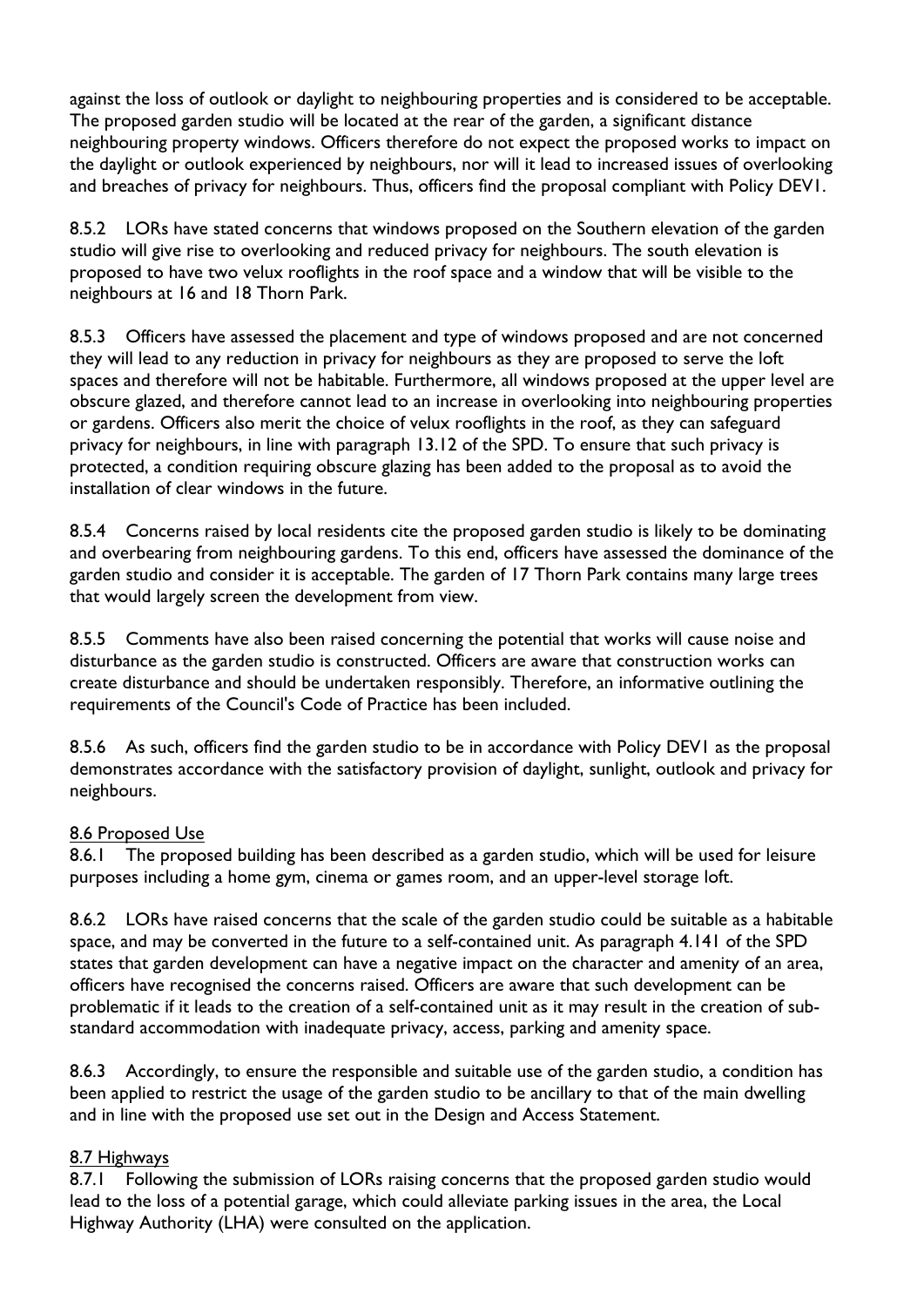8.7.2 The property currently does not benefit from any form of off-street parking. Historically, in the location of the proposed garden building an outbuilding was used as a garage. The use of which has been discontinued some time before 2012.

8.7.3 Officers can appreciate that the increase in off-street parking would be beneficial for the area, and could lead to improvements in highway safety, in accordance with DEV29. Nevertheless, comments from the LHA state that on-street car parking has long since been established for the property, and that no further parking demand is expected as a result of the proposed garden studio.

8.7.4 To this end, the LHA do not raise any objections to the proposed works. As aforementioned, to ensure that a further increase in parking demand is prevented, a condition has been added to restrict the use of the outbuilding. As a result, the works are considered in line with Policy DEV29 of the JLP.

#### 8.8 Impact on the Historic Environment

8.8.1 The site is located within the Mannamead Conservation Area. The Local Planning Authority (LPA) has a duty to ensure that developments requiring planning permission in conservation areas are approved only if they preserve or enhance the character or appearance of the area's features of special architectural or historic interest.

8.8.2 Currently, officers do not consider the site to contribute well to the overall character of the area. Currently, the rear boundary wall has been reconstructed with breeze blocks following the demolition of the garage in the past. Therefore, where the boundary wall is proposed to be rebuilt using stone it is considered that the inclusion of high quality materials will lend itself to a positive development for the area.

8.8.3 Consultation with the HE Team and Urban Design Team has ensured its compliance with Policy DEV21 of the JLP. It is considered that the amended plans submitted reflect well on the massing, design and materials of the existing neighbouring building. Accordingly, the matching design of the proposed garden studio ensures that the development is compatible with its surroundings.

8.8.4 Discussions with these consultees noted that the coach house at no.18 is a characteristic and significant building within the Conservation Area, and that any development to take place alongside this should be appropriately and sensitively designed as to protect the special historic quality of the coach house. To this end, officers were recommended that on balance, the proposed high quality materials and cohesive design relates well to the coach house, to the extent that the height of the development can be justified. The proposed high quality design of the garden studio is therefore considered to celebrate the local distinctiveness and historic character that the coach house provides. As a result, officers find the site to make a positive contribution to the area.

8.8.5 No objections have been raised by the HE officer in regards to the amended plans and have recommended the addition of a condition to ensure the use of natural slate for the roof, close in colour to the neighbouring garden building. Slate details have been received and analysed by the HE officer. The proposed Crianza slates are a natural slate which has been considered by the HE officer who has found the slate to be acceptable. To ensure the quality of the proposed works, a precommencement condition has been added to allow for the assessment of the proposed stone to be used on the boundary wall and the garden studio.

8.8.6 To this end, subject to the approval of the stone, officers find the proposed works to be in compliance with Policy DEV21 of the JLP.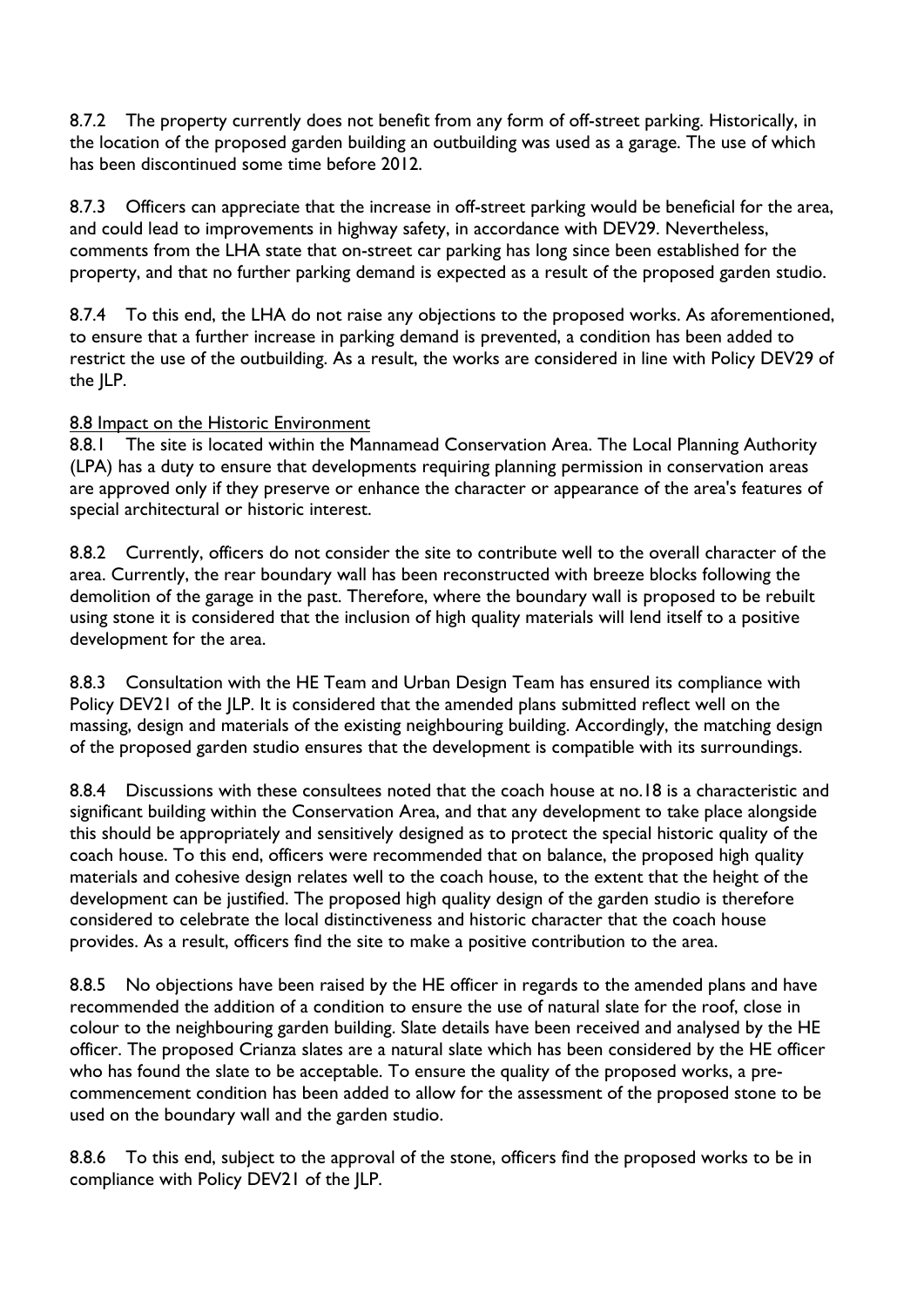#### 8.9 Biodiversity

8.9.1 Due to the trees on site, the Natural Infrastructure Team (NIT) have been consulted on the application. Initial comments highlighted that further information regarding the trees was required.

8.9.2 The NIT raised concerns that the storing of construction materials in the garden may be within the Root Protection Area of the protected trees, which could lead to the compaction of soil and therefore be detrimental to their long term health. Accordingly, the NIT have recommended that tree protection measures are in place, ensuring that trees on site are protected from construction activities and the storage of materials.

8.9.3 To this end, a condition has been added which requires the existing trees to be protected and retained. Within this condition, it is required that barriers and ground protection will be undertaken for all protected trees on site. The NIT are satisfied that subject to the condition, including that root protection measures outlined in the Arboricultural Impact Assessment are followed that there are no concerns related to the proposed works.

8.9.4 Furthermore, the NIT consider that as tree T002 will be in close proximity to the proposed building, it is likely that applications to prune this tree will increase - which may threaten the longterm viability of the tree. However, the NIT consider that tree T002 is only protected due to being located within the Mannamead conservation area (and not under a Tree Protection Order), so this increase in regular maintenance does not constitute a major concern.

8.9.5 A further condition has been added to ensure the biodiversity value of the site is not lost as a result of the development. The installation of 2 bat boxes/ bird bricks will be required within the fabric of the building in order to deliver a biodiversity net gain.

8.9.6 Overall, subject to conditions, officers are satisfied that the proposed garden building will ensure the retention, protection and enhancement of biodiversity on site, in accordance with Policy DEV26 and DEV28 of the JLP.

#### 8.10 Resource Minimisation

8.10.1 LORs have raised concerns that during the garden studio would lead to a rise in demand for utilities and energy through its use and its construction would generate increased greenhouse gas emissions. DEV32 of the JLP states that developments should identify opportunities to minimise the use of natural resources in the development over its lifetime. Officers consider that the resources required in the construction and use of the garden studio would be minimal at this scale and would not provide sufficient grounds for refusal.

#### **9. Human Rights**

Human Rights Act - The development has been assessed against the provisions of the Human Rights Act, and in particular Article 1 of the First Protocol and Article 8 of the Act itself. This Act gives further effect to the rights included in the European Convention on Human Rights. In arriving at this recommendation, due regard has been given to the applicant's reasonable development rights and expectations which have been balanced and weighed against the wider community interests, as expressed through third party interests / the Development Plan and Central Government Guidance.

#### **10. Local Finance Considerations**

None.

## **11. Planning Obligations**

The purpose of planning obligations is to mitigate or compensate for adverse impacts of a development, or to prescribe or secure something that is needed to make the development acceptable in planning terms. Planning obligations can only lawfully constitute a reason for granting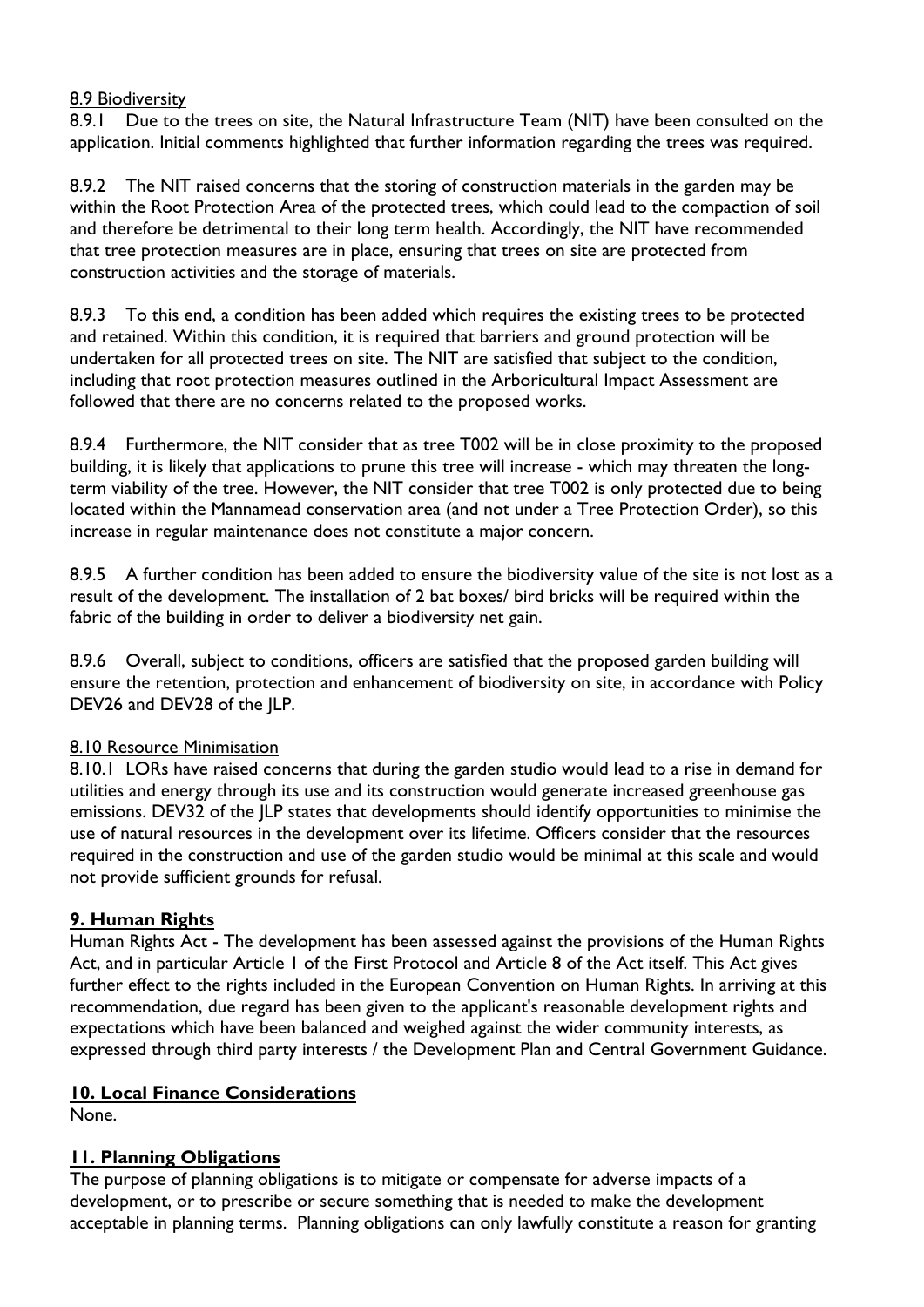planning permission where the three statutory tests of Regulation 122 of the CIL Regulations 2010 are met.

No planning obligations have been sought in respect of this application.

#### **12. Equalities and Diversities**

This planning application has had due regard to Section 149 of the Equality Act with regard to the Public Sector Equality Duty and the case officer has concluded that the application does not cause discrimination on the grounds of gender, race and disability.

#### **13. Conclusions and Reasons for Decision**

The proposed garden studio and boundary alterations are considered to be appropriate for planning approval. Officers have taken account of the NPPF and S38(6) of the Planning and Compulsory Purchase Act 2004 and concluded that the proposal is acceptable.

It is considered that for the reasons set out in the analysis section, the development does not have an adverse impact on the character or appearance of the area, have a significant harmful impact on neighbours, negatively impact on historic environment, be harmful to biodiversity or impact on highway safety.

#### **14. Recommendation**

In respect of the application dated 26.08.2021 it is recommended to Grant Conditionally.

#### **15. Conditions / Reasons**

The development hereby permitted shall be carried out in accordance with the following approved plans:

## 1 **CONDITION: APPROVED PLANS**

Proposed Arrangements 3978 GA02 Rev B received 04/10/21

Reason:

For the avoidance of doubt and in the interests of good planning, in accordance with the Plymouth & South West Devon Joint Local Plan 2014–2034 (2019).

# 2 **CONDITION: COMMENCE WITHIN 3 YEARS**

The development hereby permitted shall be begun before the expiration of three years beginning from the date of this permission.

Reason:

To comply with Section 51 of the Planning & Compulsory Purchase Act 2004.

## 3 **CONDITION: OBSCURE GLAZING**

The windows at loft level on the North and South elevations of the garden studio shall at all times be obscure glazed (the glass of which shall have an obscurity rating of not less than level 5) and nonopening unless the parts of the window which can opened are more than 1.7 metres above the floor of the room in which the window is installed. The obscurely glazed window shall be retained in perpetuity.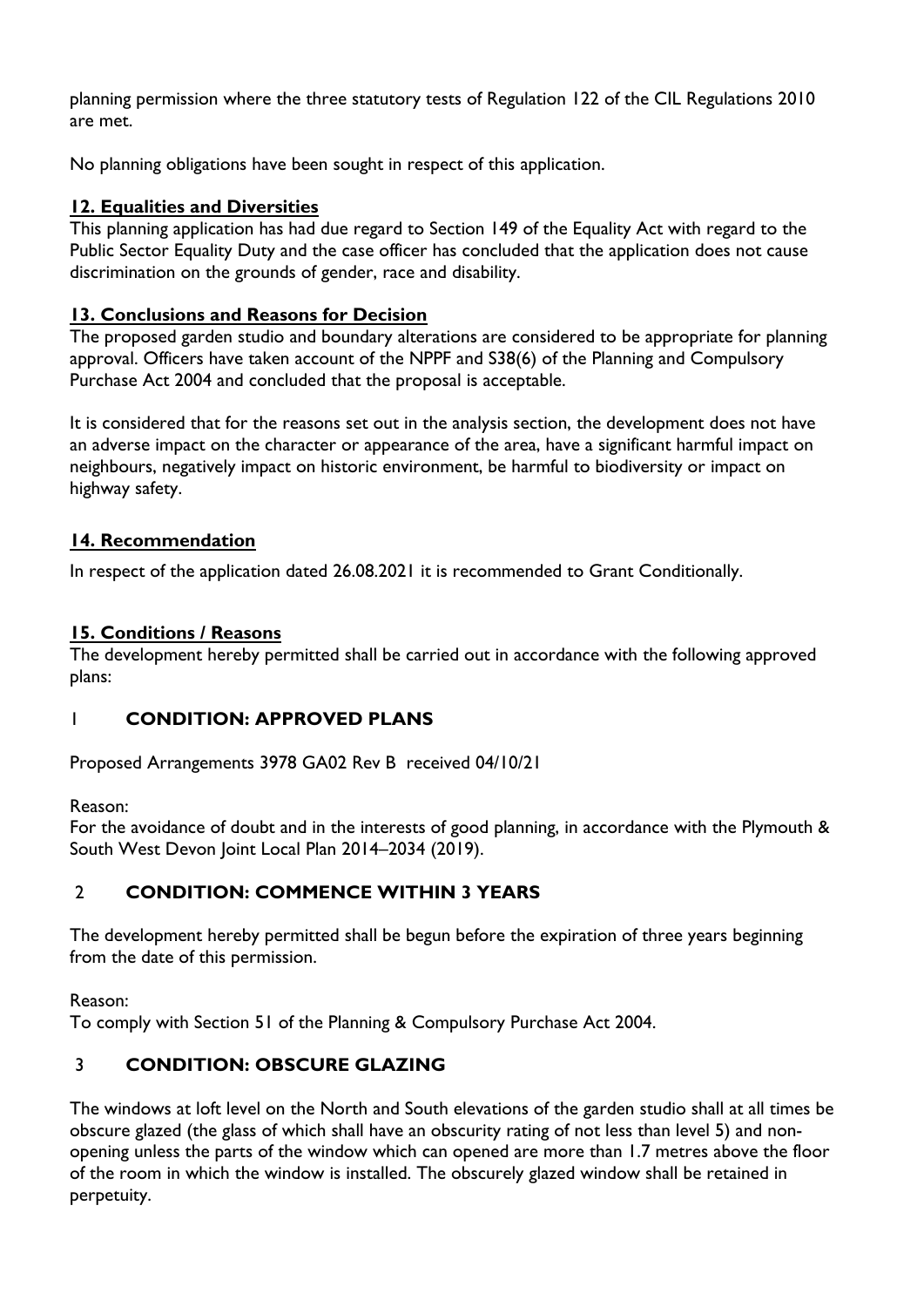Reason:

In order to protect the privacy enjoyed by the occupiers of the adjacent dwellings in accordance with Policy DEV1 of the Plymouth and South West Devon Joint Local Plan 2014-2034 (2019) and the National Planning Policy Framework 2019.

## 4 **CONDITION: STONE AND STONE CLADDING**

#### PRE-COMMENCEMENT

No development shall take place until full details (including samples) of the stone and stone cladding have been submitted to and approved in writing by the local planning authority. The development shall be carried out in accordance with the approved details and samples.

Reason:

To ensure that the details of the proposed work do not conflict with Policy DEV21 of the Plymouth and South West Devon Joint Local Development Plan (2014-2034) 2019 and the National Planning Policy Framework 2019.

# 5 **CONDITION: BIRD/BAT BOX / ECOLOGICAL MITIGATION**

#### PRE-OCCUPATION

The installation of 2 enclosed bat boxes/ bird bricks within the fabric of the building.

Reason:

In the interests of the retention, protection and enhancement of wildlife and features of biological interest, in accordance with Joint Local Plan Policies SPT11 & DEV26 and Government advice contained in the NPPF paragraphs 179 & 180.

#### 6 **CONDITION: EXISTING TREE/HEDGEROWS TO BE RETAINED/ PROTECTED**

In this condition "retained tree or hedgerow" means an existing tree or hedgerow which is to be retained in accordance with the approved plans and particulars; and paragraphs (a) and (b) below shall have effect until the expiration of 5 years from the commencement of development. A: No retained tree or hedgerow shall be cut down, uprooted or destroyed, nor shall any tree be pruned other than in accordance with the approved plans and particulars, without the written approval of the Local Planning Authority. Any pruning approved shall be carried out in accordance with BS 3998: 2010 Tree Work Recommendations.

B: If any retained tree or hedgerow is removed, uprooted or destroyed or dies, or pruned in breach of (a) above in a manner which, in the opinion of the Local Planning Authority, leaves it in such a poor condition that it is unlikely to recover and/or attain its previous amenity value, another tree or hedgerow shall be planted at the same place and that tree or hedgerow shall be of such size and species, and shall be planted at such time, as may be specified in writing by the Local Planning Authority.

C: The erection of barriers and ground protection for any retained tree or hedgerow shall be undertaken in accordance with the approved plans in DTS 21.4887.1.AMS and DTS 21.4887.1.TPP and in accordance with section 6.2 of BS 5837:2021 Trees in Relation to Design, Demolition and Construction - Recommendations before any equipment, machinery or materials are brought onto the site for the purposes of the development, and shall be maintained until all equipment, machinery and surplus materials have been removed from the site. Nothing shall be stored or placed in any area fenced in accordance with this condition and the ground levels within those areas shall not be